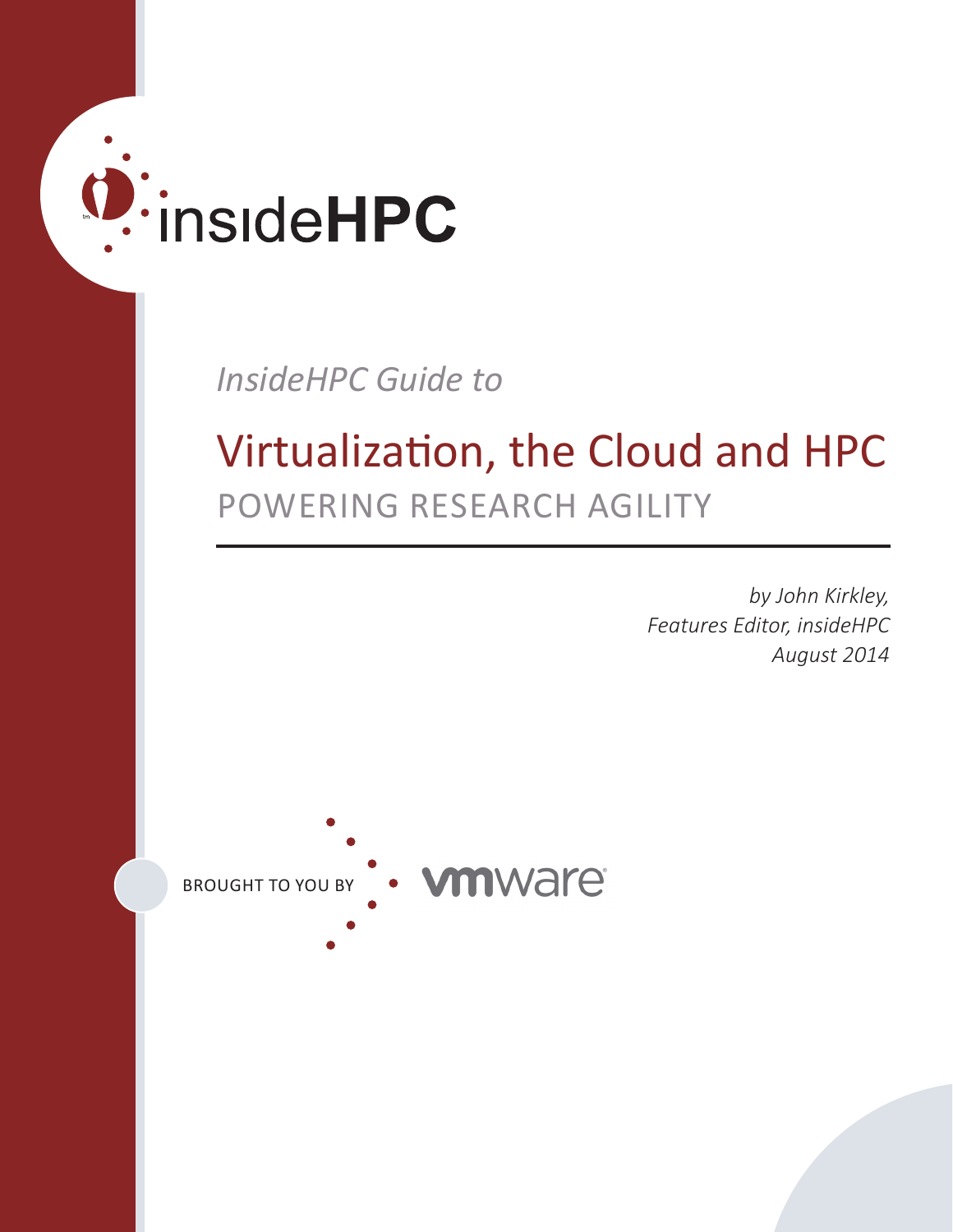

## Introduction

Over the past several years, virtualization has made major inroads into enterprise IT infrastructures. And now it is moving into the realm of high performance computing (HPC), especially for such compute intensive applications as electronic design automation (EDA), life sciences, financial services and digital media entertainment.

It took a while. Virtualization dates back to the 1960s when some of the earliest mainframes claimed center stage in the ["glass](http://whatis.techtarget.com/definition/glass-house)  [house"](http://whatis.techtarget.com/definition/glass-house) data centers of the day. Back then the term meant dividing up mainframe's resources to handle various applications. However, it wasn't until the late 1990s when a group of Stanford University researchers figured out how to virtualize the x86 instruction set that virtualization was able to move from the mainframe to the mainstream. Those same researchers went on to form VMware and release the first virtualization product for the x86 ISA in 1999.

#### What is Virtualization?

Hardware virtualization refers to the creation of a number of self-contained virtual servers that are resident on the physical server, or host machine. Virtualization allows multiple applications to be run on the same machine while providing security and fault isolation. Typically an administrator decides how much of each resource — CPU, memory, networking — to allocate to the virtual machine (VM), while assigning priorities to different classes of users. The virtual infrastructure dynamically enforces these policies to ensure that each VM gets its fair share of resources.

### **Contents**

| Virtualizing Networking Services  3    |
|----------------------------------------|
| Security in a Virtualized Environment3 |
| Challenges on the Road                 |
| to HPC Virtualization 4                |
| Many Jobs, One OS  4                   |
| Virtualization and the Secure          |
| Protecting Applications5               |
| Separate Workloads Means Security6     |
|                                        |
| Multi-tenancy with Resource            |
| Exploring Accelerators  6              |
| Software Defined Data Center (SDDC) 7  |
|                                        |
| Secure Private Cloud for HPC7          |
|                                        |

[Convergence of HPC](#page-7-0)  and the Enterprise...............8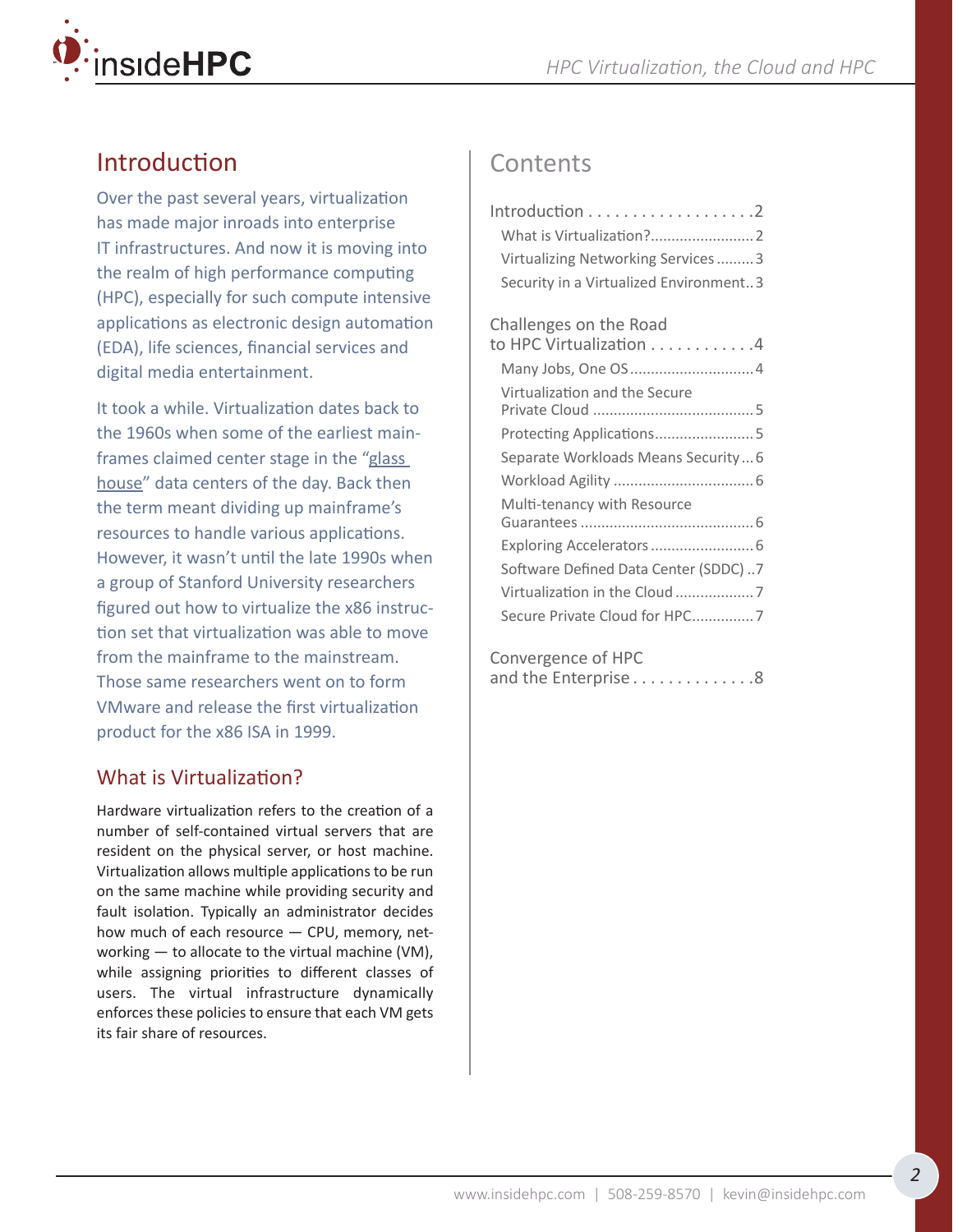<span id="page-2-0"></span>

Hardware abstraction provides the ease of use and agility that physical (bare metal) clusters lack.

Another key attribute of x86 virtualization important to HPC is hardware abstraction. With virtualization, there is no need to retool the IT infrastructure's OS and drivers every time new hardware is added to a cluster. The OS always sees the same virtual hardware regardless of the underlying physical hardware type. Hardware abstraction provides the ease of use and agility that physical (bare metal) clusters lack.

As virtualization became more prevalent, both Intel and AMD have continued to add more hardware support for the technology, including CPU, memory and I/O virtualization. These hardware advancements, coupled with increasingly sophisticated virtualization software, have resulted in improved performance for a wide variety of workloads, including HPC-based applications.

Server virtualization used in the enterprise data center for IT infrastructure workloads has yielded a number of benefits.

#### *Some typical benefits include:*

- Significantly increases server utilization
- Improves business agility by providing the additional computational resources that enable companies to bring products to market faster and be more competitive in global markets
- Provides significant reductions in CapEx and OpEx for each server virtualized
- Highly resilient in dealing with power outages, equipment failure or other disruptions
- Enhances security

#### Virtualizing Networking Services

With the development of software-defined networks (SDN) over the past decade, the principles of virtualization have been applied to network resources — abstracting, pooling and automating them to overcome the limits of rigid physical architecture.

Network services are assigned to each application and elastically adapt to meet the application's changing requirements. The choreography between the compute and network virtualization provides an unparalleled degree of automation, security, flexibility and agility.

VMware's approach uses "bare metal" virtualization — the hypervisor interfaces directly with the computer hardware without the need for a host operating system — making the VMware platform one of the most secure in the industry.

#### Security in a Virtualized Environment

Security has turned out to be one of the major benefits associated with virtualization. It is delivered as a software-defined service that is decoupled from physical devices, aggregated, and targeted to wherever it is needed without requiring a hardware upgrade. This allows workloads to be scaled and moved without security constraints or the need for specialized appliances.

VMware's approach uses "bare metal" virtualization — the hypervisor interfaces directly with the computer hardware without the need for a host operating system. This safeguards the virtualization software from OS-related vulnerabilities, making the VMware platform one of the most secure in the industry.

Integrated firewalling and optimized gateway services protect the network edge. And VMware's open architecture allows data center managers to integrate existing security investments and the latest third party innovations.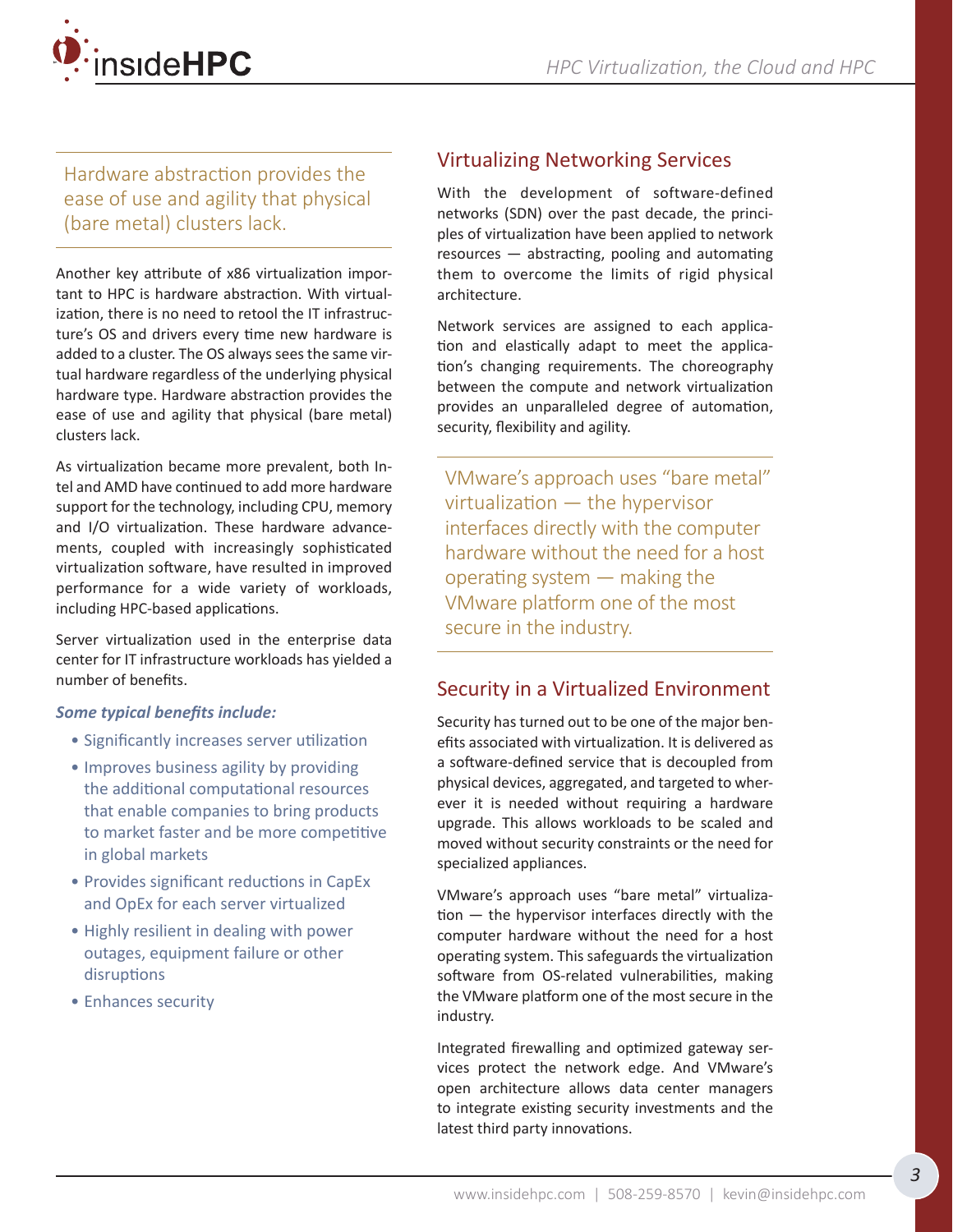<span id="page-3-0"></span>

# Challenges on the Road to HPC Virtualization

Although both the enterprise and HPC can benefit from virtualization, the two have had dissimilar requirements. Until recently, typical enterprise applications were not resource intensive; it was the HPC crowd running complex modeling and simulation applications that required ever larger supercomputers and more powerful clusters.

For HPC environments  $-$  unlike the enterprise  $$ massive consolidation of resources is not an option. In fact, the opposite is true: HPC users are always looking to add more hardware so they can solve bigger problems more quickly as they push the envelope of scientific and engineering knowledge.

Traditional HPC clusters run a single, standard OS (often a flavor of Linux) and software stack across all nodes. By operating in a uniform, homogenous cluster environment, the job scheduler is free to place jobs anywhere on the cluster as long as the target node is not overloaded with other jobs. This uniformity allows data center managers to maintain one image and distribute it to all the nodes at system set up and then occasionally for maintenance and updates. However, this approach limits the flexibility of their computational resources, especially when trying to accommodate multiple user populations.

For example, individual researchers or engineers may require specific software stacks to run their applications. If this stack is not compatible with the HPC cluster's standard OS, too often the result is an unhappy user and a beleaguered IT organization. One of the side effects of this kind of IT inflexibility is the user creation of separate "islands of compute" scattered across the organization.

This is an inefficient and expensive solution. It also adds to the complexity of cluster management, especially for users new to the world of HPC and those considering migrating from desktop systems to a lower end cluster priced below \$250,000. Typically these users do not have in-house HPC experts that they can turn to when problems inevitably arise.

#### Many Jobs, One OS

In bare metal environments, running multiple user jobs within the same OS can cause more problems over and above data loss or leakage. If a job disrupts the OS by crashing a daemon or other component, saving excessive files to the hard drive, or some other malfunction, other unrelated jobs can be impacted and schedules disrupted.

Because the power of virtualizing the compute, network, and storage infrastructure unlocks the power of automation, there is less likelihood that a manual error or neglect will lead to security breaches or compliance lapses.

Bare metal environments have additional inefficiencies. Consider this scenario relative to the placement of jobs. Several jobs are running on the cluster when a higher priority job is scheduled but no appropriate resources are available. The IT admin can either make the new job wait in queue which, given its status, is not a viable solution, or kill other jobs to run the newcomer  $-$  also not a very satisfactory state of affairs. Either solution reduces the cluster's throughput. Also, killing jobs can be quite expensive if they are costly ISV applications — for example, EDA applications licenses can cost hundreds of thousands of dollars.

Life sciences is another sector where a lack of virtualization can cause problems. In fact, bare metal environments can be created that include HIPAA and FISMA (Federal Information Security Management Act) compliance. The virtualized environment provides the requisite compliance along with the benefits of cost savings, agility, self-provisioning, and fault and security separation discussed above. And, because the power of virtualizing the compute, network, and storage infrastructure unlocks the power of automation, there is less likelihood that a manual error or neglect will lead to security breaches or compliance lapses.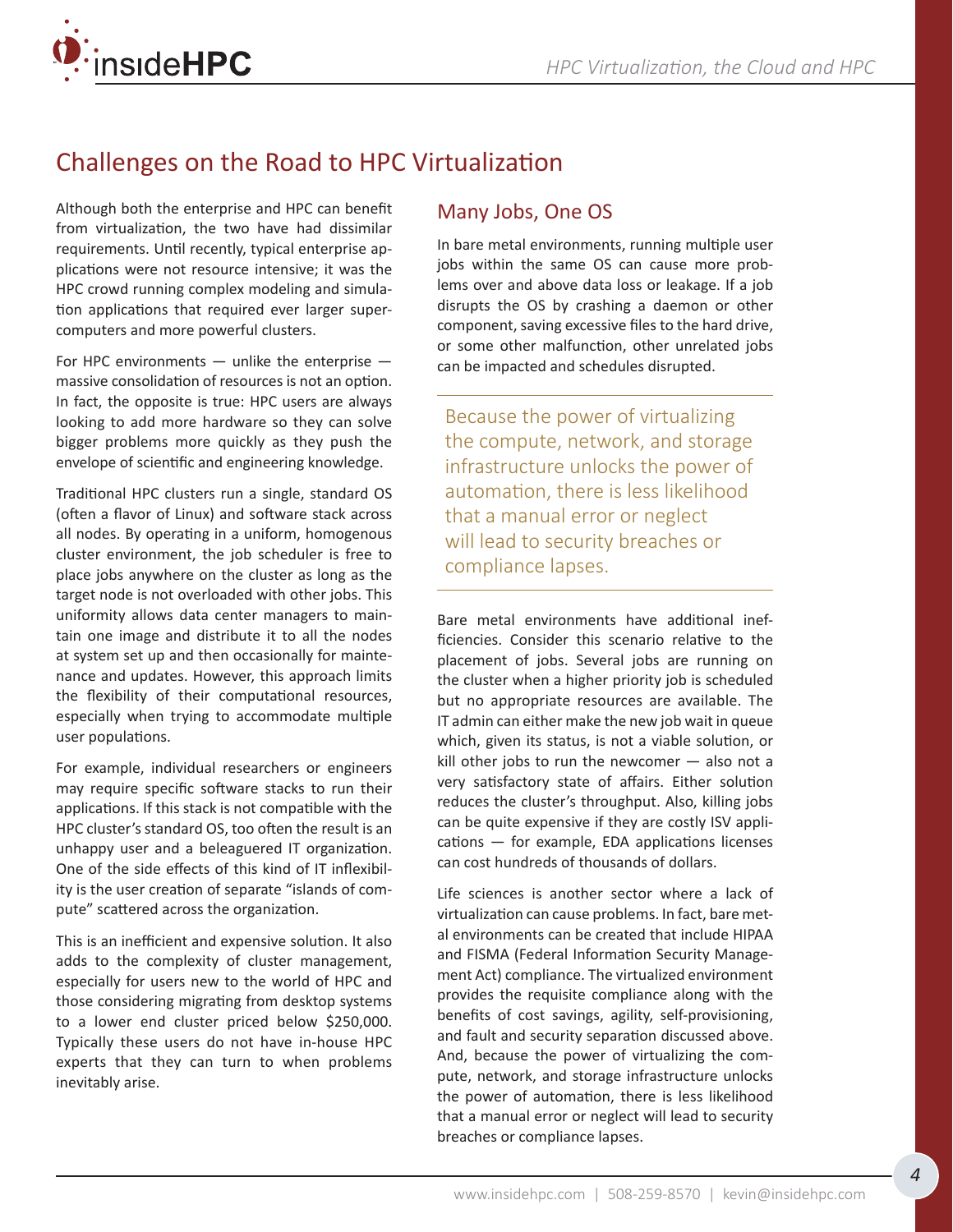<span id="page-4-0"></span>

#### Virtualization and the Secure Private Cloud

Virtualization has been proven to be a viable architectural approach that addresses the many challenges mentioned above.

#### *By creating a virtualized infrastructure, the IT organization ensures that:*

- Departments, principal investigators and other key stakeholders receive the HPC resources they need when they need them
- Clusters and cluster nodes can be sized to meet specific application requirements
- Different operating systems and software stacks can be hosted simultaneously on the same infrastructure and adjusted dynamically
- IT can make efficient use of the underlying host hardware even though individual user jobs may only require a small number of CPUs
- Hardware can be shared while providing fault and security separation between users
- Policies can be enacted that allow high priority jobs to receive a higher "fairshare" of the underlying resources

For HPC environments, wrapping the virtualization infrastructure in a secure private cloud provides the most value to both the end users and the IT organization.

This approach enables self-provisioning, allowing researchers and engineers to instantiate the resources they need for a particular project without waiting for IT to create the resource for them. To instantiate a virtual HPC cluster, the user applies a previously defined blueprint that specifies the required virtual machine (VM) attributes, the number of machines involved, and the needed software — including the operating system and middleware. Users can fully customize the VMs to meet their specifications. The blueprint also allows the centralized IT organization to enforce corporate IT mandates - for example, security and data protection policies.

This solution assumes that end users will continue to run their familiar HPC batch schedulers within their virtual HPC clusters. At the same time, the VMware Distributed Resource Scheduler (DRS) and other components are able to dynamically manage the placement and priority of virtual machines on the underlying physical resources.

What the end user sees is an HPC cluster that looks just like a standard bare metal cluster running a standard job scheduler  $-$  there is no indication that they are interacting with virtual machines. This allows multiple engineering or research clusters to be instantiated on the same physical infrastructure — all available through a private cloud.

Underneath it all, virtualization is handling load balancing, protection, network services and all the other fundamentals that allow for multi-tenancy on the physical hardware while still delivering high performance. Cloud automation provides policybased governance and logical application modeling to make sure that multi-vendor, multi-cloud services are delivered at the right size and service level for the task that needs to be performed.

Virtualization and cloud automation are fundamental attributes of a software defined data center, which allows IT to create private clouds that deliver agility and economies of scale while maintaining data sovereignty and governance.

#### Protecting Applications

Virtualization allows the adoption of advanced resiliency practices such as using telemetry from the underlying system to predict impending hardware failures and then proactively migrating the workload to another host to avoid application interruption. For example, the system would detect a potential fan failure or an increase in the rate of soft memory errors and take action to make sure the workload continues despite incipient system problems.

This approach should also reduce the need for frequent checkpointing and restoration, resulting in increased overall job throughput.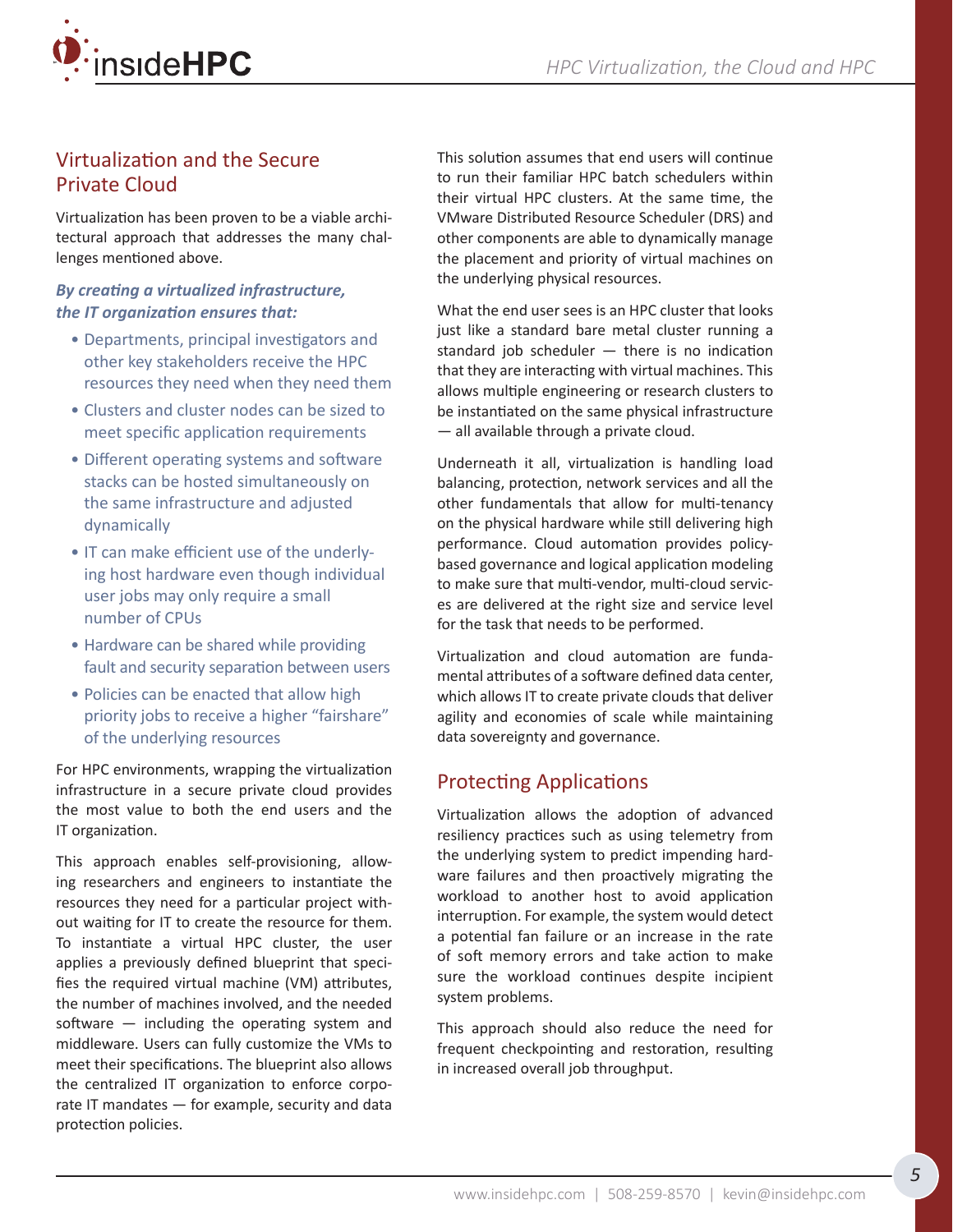<span id="page-5-0"></span>

#### Separate Workloads Means Security

Virtualization allows workloads to be compartmentalized in their own VM in order to take full advantage of the underlying parallelism of today's multicore, heterogeneous HPC systems without compromising security. This approach is particularly beneficial for organizations centralizing multiple groups on to a shared cluster or for teams with security issues — for example, a life sciences environment where access to genomic data needs to be restricted to specific researchers.

VM abstraction provides a security separation between workloads that is not available in traditional HPC environments.

Some government mandates require research organizations or companies (e.g. pharmaceutical companies) to store test results for years. Archiving a VM is an easy way to record and save the precise software environment used for the trials. The same holds true for academic and research organizations that are concerned about reproducing their scientific efforts or responding to any subsequent audits.

Virtualization permits the live migration of workloads when there is contention in the cluster.

#### Workload Agility

Virtualization permits the live migration of workloads when there is contention in the cluster. For example, it is often the case when several jobs are running that another job will be introduced that gobbles up more memory than anticipated. This situation crops up frequently in EDA (electronic design automation) work. In a bare metal environment, when the new job starts to consume all available memory there are only two somewhat unsatisfactory alternatives — either let the jobs continue to run very slowly, or manually intervene to kill and restart jobs to untangle the mess.

In a virtual environment, when a newly introduced job starts on a memory rampage, DRS can be used to move the offending workload to another, less loaded physical host, allowing the total environment to work as efficiently as before.

#### Multi-tenancy with Resource Guarantees

DRS, mentioned above, has other benefits as well. In a virtualized cluster, it can be used to enforce the fair sharing of resources between the workloads of multiple groups. This takes place below the OS layer within the virtual platform. It allows HPC environments to move beyond the less structured, trust-based approach typically found in traditional HPC environments where multiple user jobs may be scheduled on the same OS instance.

When users can be given guaranteed access to their share of compute resources, they are more likely to contribute their physical resources to a common pool.

Instead, the VM approach provides guaranteed resources to specific groups or departments as needed.

It also addresses another problem — when users with tight budgets and aggressive deadlines are able to add more computing power to the cluster, they are typically reluctant to share those resources. So other users in need of more computing power must add their own resources to the cluster and CAPEX starts to escalate. Cloud computing, which enables automated self-provisioning and policy-based resource sharing, can help. When users can be given guaranteed access to their share of compute resources, they are more likely to contribute their physical resources to a common pool. For IT this has CAPEX implications — the need to add more computing power to the cluster can be postponed or eliminated.

#### Exploring Accelerators

Early VMware testing of GPUs for computation (GPGPUs) in a virtual environment indicate that performance is generally within 2% of that achievable in a native, bare metal environment. Tests using the Intel Xeon Phi coprocessor show the same close alignment with native performance. Several VMware customers are exploring the use of GPUs and coprocessors in a virtualized environment for HPC.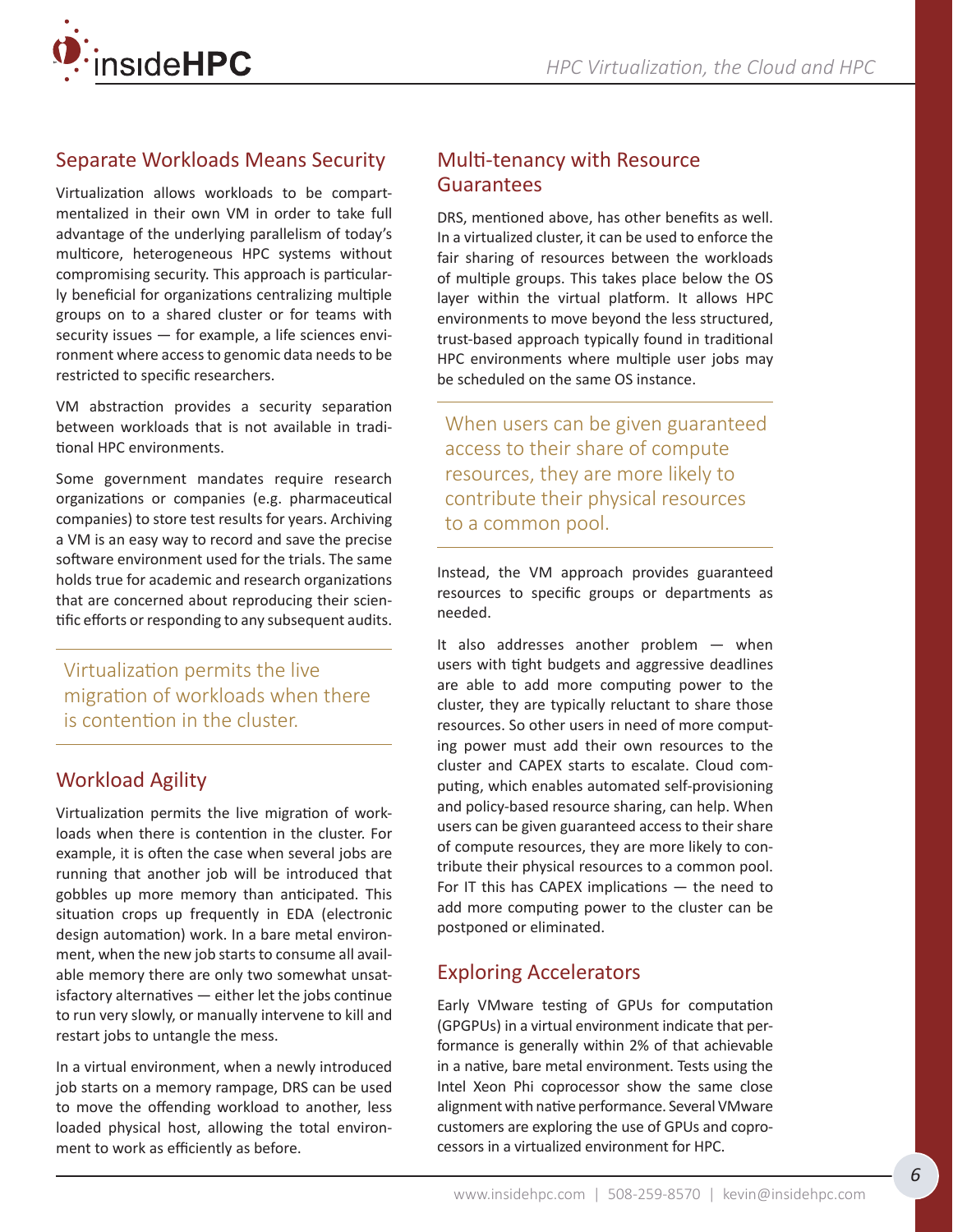<span id="page-6-0"></span>

#### Software Defined Data Center (SDDC)

Managing, provisioning and monitoring very high scale workloads and large datasets has been a staple of HPC environments for some time. Now, with the advent of Big Data and the advanced computational capabilities and affordability of today's hardware and software, enterprise data centers are also dealing with the problems and opportunities that this deluge of data brings with it.

By leveraging the benefits of virtualization and the power of private, public and hybrid clouds, IT departments in both the enterprise and HPC are transforming themselves into providers of access to IT as a service (ITaaS)

The software defined data center is the underlying data center architecture that allows most of an IT's compute, storage, networking, security and availability infrastructure to be abstracted and defined in software and to function as enterprise-wide resources. In an SDDC, policy-driven automation supports the provisioning and ongoing management of compute, storage and network services. This approach enables ITaaS to be delivered in a virtualized environment that allows IT to deploy and deliver applications with greater agility, speed and quality of service.

#### Virtualization in the Cloud

One of the best ways to realize the full performance benefits of virtualization is to make it available through a private cloud. The VMware vCloud Suite realizes operational efficiency through policy-driven operations. By providing simplified operations management, the cloud solution drives greater resource utilization and staff productivity.

Cloud-based automatic provisioning enables on-demand deployment of IT services with full control over critical IT and business policies. Infrastructure resources can be continually modified to meet workload requirements and business needs. This leads to greater user satisfaction and reduces the risk of islands of compute being established outside the centralized IT organization.

vCloud Suite also delivers the highest levels of application uptime while providing IT with greater control over the cost of accessing and provisioning IT services.



*Figure 1: Secure private cloud for HPC*